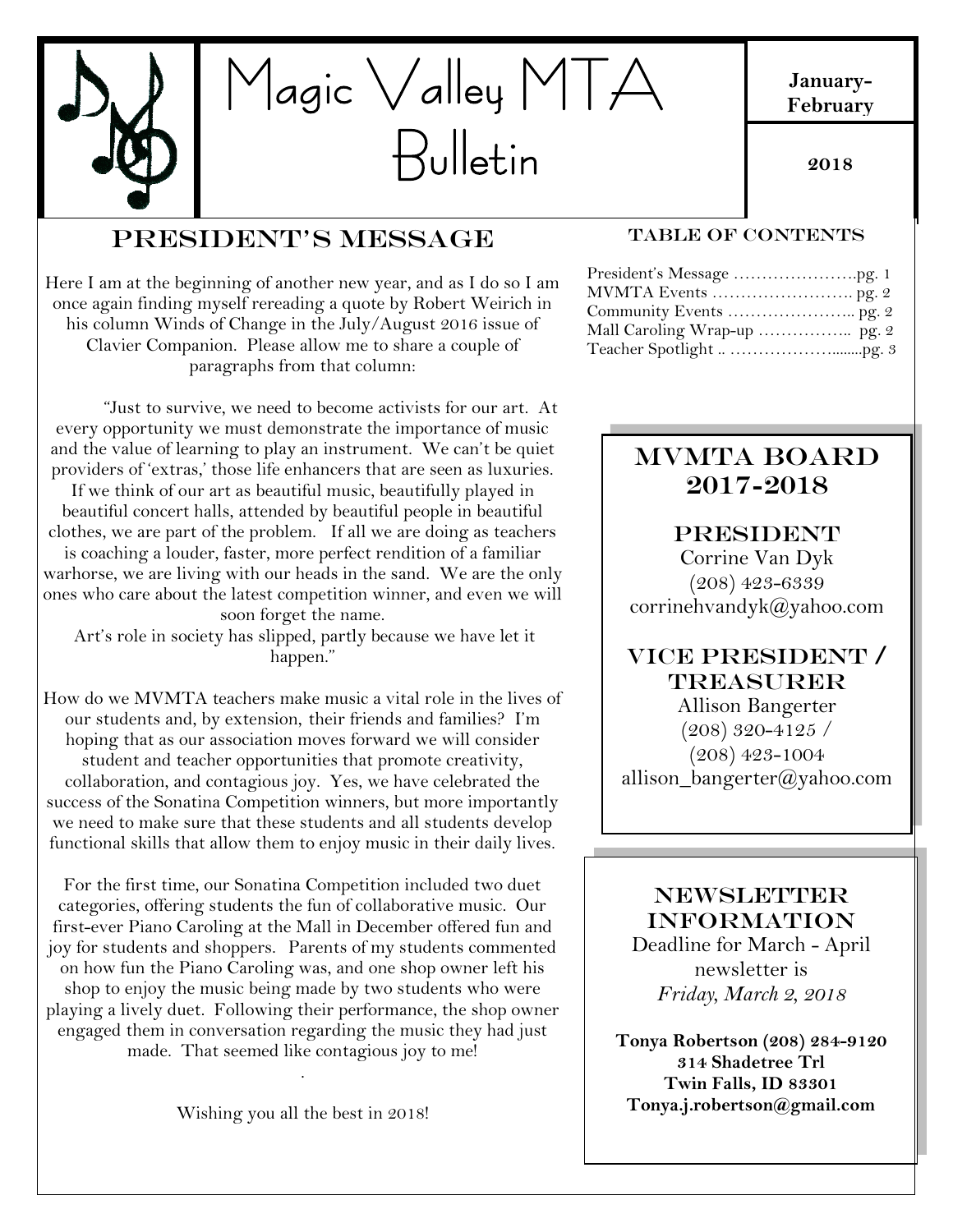*MVMTA Bulletin page 2*

# MVMTA/IMTA EVENTS COMMUNITY EVENTS

#### **January 19, 2018 Sonatina Competition Meeting**

**Where:** Corrine's home **Time:** 10:00 **Contact:** Corrine Van Dyk

**May 4, 2018 Certificate of Achievement Where:** CSI **Time:** TBA **Contact:** Allison Bangerter Or for more info: [www.musicianswest.org](http://www.musicianswest.org/)

# **February 2, 2018 Sundance Trio**

**Where:** CSI Auditorium **Time:** 4:00 pm

**What:** Jed Moss, an Idaho native and professional pianist, will dazzle the CSI Auditorium Stage with his collaborative performance with the Sundance Trio. Bassoonist, Christian Smith and Oboist Geralyn Giovannetti, both Professors of Music at Brigham Young University along with Jed, who has performed with musicians from the nation's top orchestras make up the Sundance Trio.. **Prices:** General Admission--\$10, Seniors--\$8, Students--\$6. Please join us for this event. This Trio made their European debut in April of 2012 performing six recitals in London.

## **2017 MVMTA Magic Valley Mall Christmas Caroling**

Thank you TEACHERS and PIANO STUDENTS for participating in a very successful Magic Valley Mall Christmas event on December 16th. Thank you to Allison who set up the performance schedule, which worked flawlessly! I have sent a thank you note to Dunkley Music for providing the two digital pianos - free of charge. They hired their mover to transport and set up the pianos for us and return them to the store at the end of day. Please let them know that we appreciated their willingness to help.

I had a special call from the Mall manager to personally THANK us for offering this unique Christmas event for the mall!! The merchants really appreciated the live music and had wonderful feedback for the manager. Of course, I thanked him for allowing us to come and for setting up the special reserved areas for the pianos. The students were well prepared and I think they enjoyed being at the mall where they had friends and family. It was fun holiday time for all!

-Barbara Mix